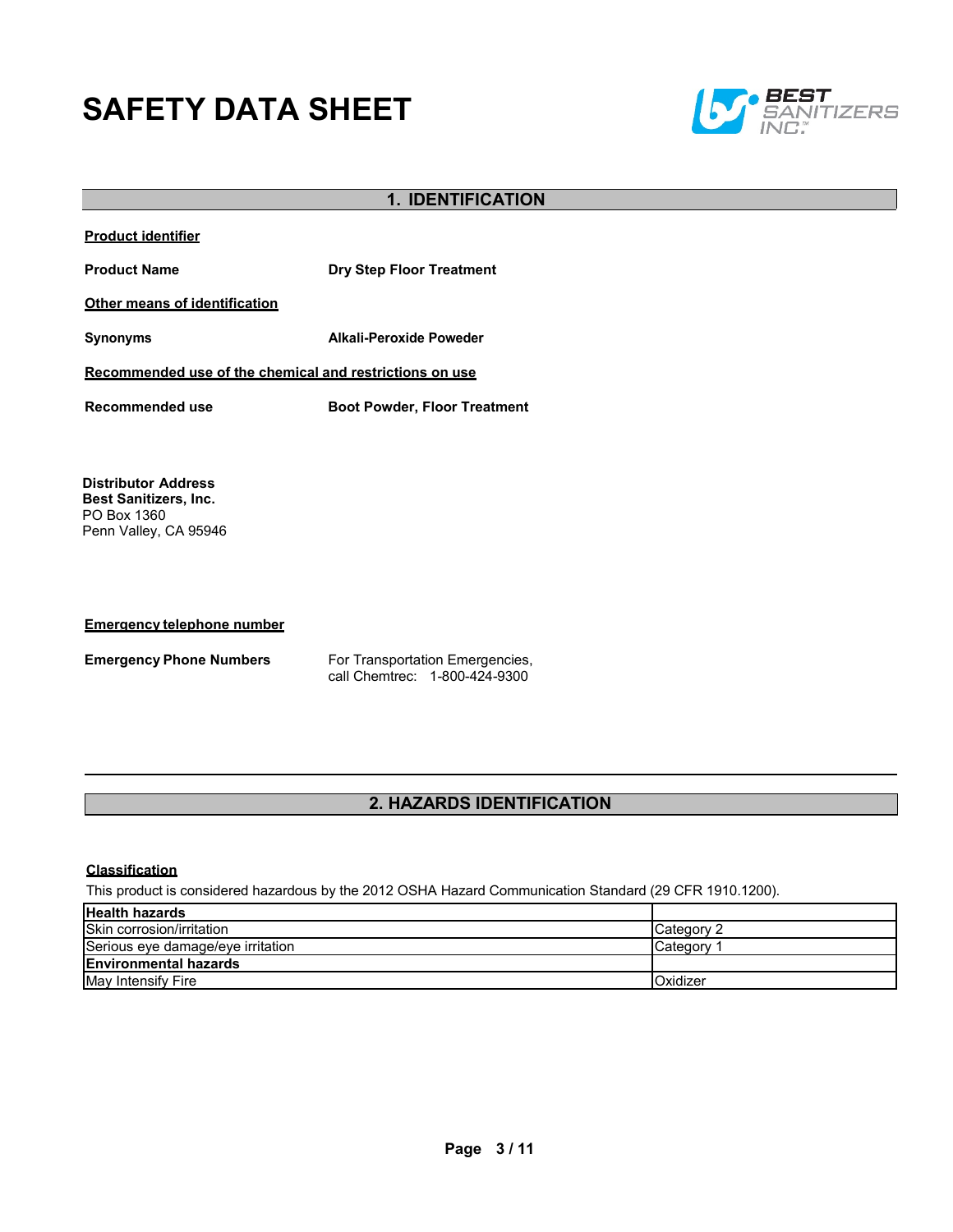

#### **Precautionary Statements - Prevention**

Keep out of reach of children. Read label before use. Do not breathe dusts or mists.

#### **Precautionary Statements - Response**

If in eyes: Rinse cautiously with water for several minutes. Remove contact lenses, if present and easy to do. Continue rinsing. If on skin (or hair): Wash with plenty of water. If inhaled: Remove victim to fresh air and keep at rest in a position comfortable for breathing.

#### **Precautionary Statements - Storage**

Store in a dry place. Store in a closed container.

#### **Precautionary Statements - Disposal**

Dispose of contents in accordance with all applicable federal, state, and local regulations.

#### **Hazards not otherwise classified (HNOC)**

Not Applicable Other Information Unknown Acute Toxicity

# **3. Composition/ Information on Ingredients**

| <b>Chemical Name</b>                      | <b>CAS No.</b> | Weight % |
|-------------------------------------------|----------------|----------|
| Sodium<br>∟Carbonate Peroxvhvdrate        | 15630-89-4     | -85      |
| Sodium Dichloroisocvanurate.<br>Dihvdrate | 51580-86-ს     | l - 5    |

### **4. FIRST AID MEASURES**

# **First aid measures**

| <b>General Advice</b> | Show this safety data sheet to the doctor in attendance.                                                                                                                              |
|-----------------------|---------------------------------------------------------------------------------------------------------------------------------------------------------------------------------------|
| <b>Eye Contact</b>    | If in eyes, immediately flush eyes with plenty of water for 15–20 minutes. If present,<br>remove contact lenses. Call a poison control center or doctor for further treatment advice. |
| <b>Skin Contact</b>   | Wash with plenty of water.                                                                                                                                                            |
| <b>Inhalation</b>     | Remove to fresh air. Immediate medical attention is not required.                                                                                                                     |
| Ingestion             | Do not induce vomiting. Rinse mouth. Never give anything by mouth to an unconscious<br>person. Call a doctor or poison control center.                                                |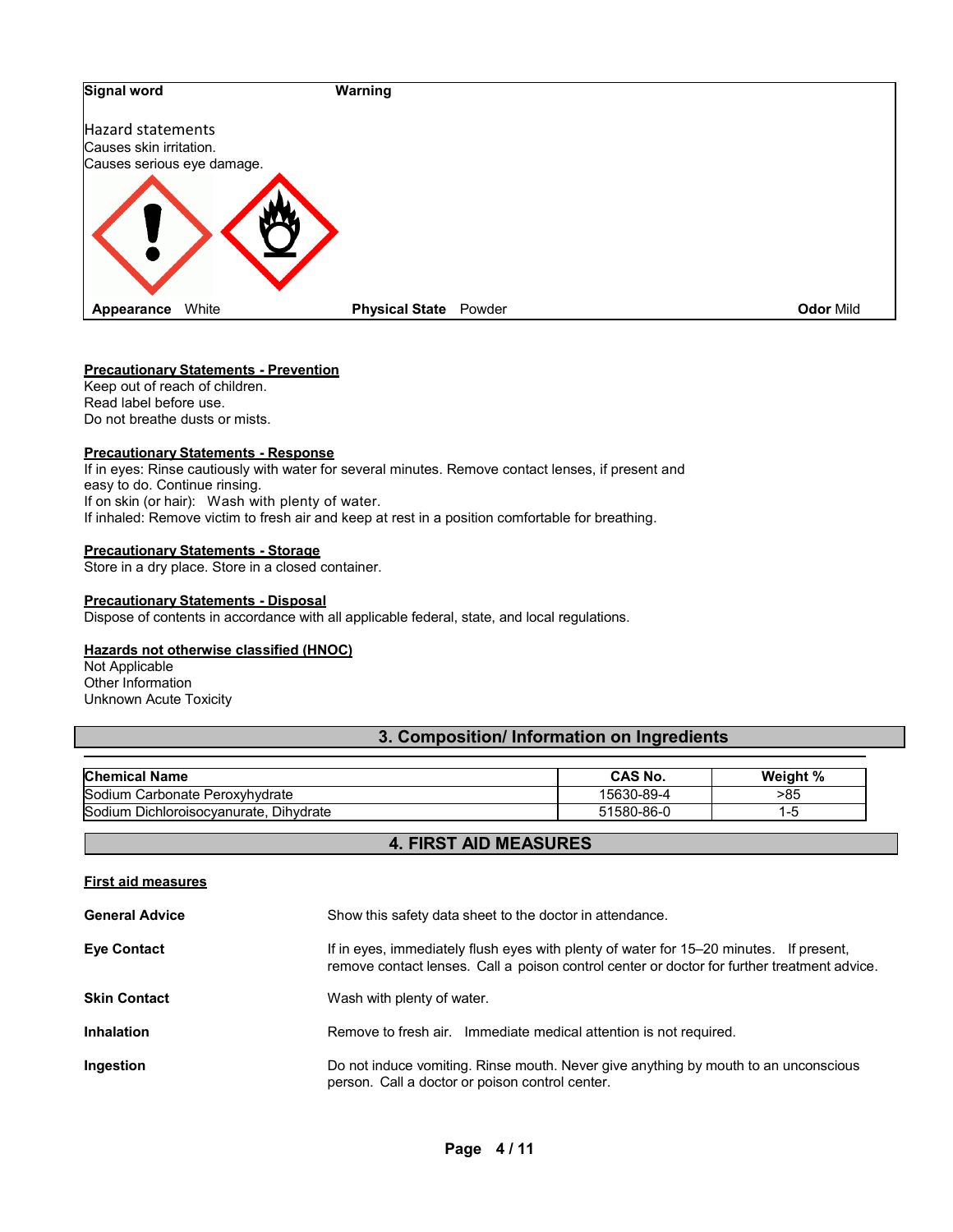#### **Most important symptoms and effects, both acute and delayed**

**Most Important Symptoms and Effects** See Section 11 for information.

#### **Indication of any immediate medical attention and special treatment needed**

**Notes to Physician** Treat symptomatically.

### **5. FIRE-FIGHTING MEASURES**

#### **Suitable Extinguishing Media**

Flood with water for extinguishing agent.

#### **Unsuitable extinguishing media**

No Information available.

#### **Explosion Date**

This product is not flammable and not explosive. Decomposition releases oxygen and heat, which can support combustion and cause pressure bursts in confined spaces or containers.

#### **Protective equipment and precautions for firefighters**

As in any fire, wear self-contained breathing apparatus pressure-demand, MSHA/NIOSH (approved or equivalent) and full protective gear. Cool containers with flooding quantities of water until well after fire is out.

# **6. ACCIDENTAL RELEASE MEASURES**

#### **Personal precautions, protective equipment and emergency procedures**

| <b>Personal Precautions</b>                          | Use personal protection recommended in Section 8. Ensure adequate betilation, especially in<br>confined areas.                                                                                                                                                                      |  |  |
|------------------------------------------------------|-------------------------------------------------------------------------------------------------------------------------------------------------------------------------------------------------------------------------------------------------------------------------------------|--|--|
| For emergency responders                             | Isolate area. Keep unnecessary personnel away.                                                                                                                                                                                                                                      |  |  |
| <b>Environmental Precautions</b>                     |                                                                                                                                                                                                                                                                                     |  |  |
| <b>Environmental Precautions</b>                     | Prevent entry into surface water, sewers, basements or confined areas. See Section<br>12 for additional ecological information.                                                                                                                                                     |  |  |
| Methods and material for containment and cleaning up |                                                                                                                                                                                                                                                                                     |  |  |
| <b>Methods for Containment</b>                       | Prevent further leakage or spillage if safe to do so. Contain and collect spillage with non-<br>combustible absorbent material, (e.g. sand, earth, diatomaceous earth, vermiculite) and pla<br>in container for disposal according to local/ national regulations (See Section 13). |  |  |
| <b>Methods for Cleaning Up</b>                       | Collect spillage and dispose according to local and federal regulations.                                                                                                                                                                                                            |  |  |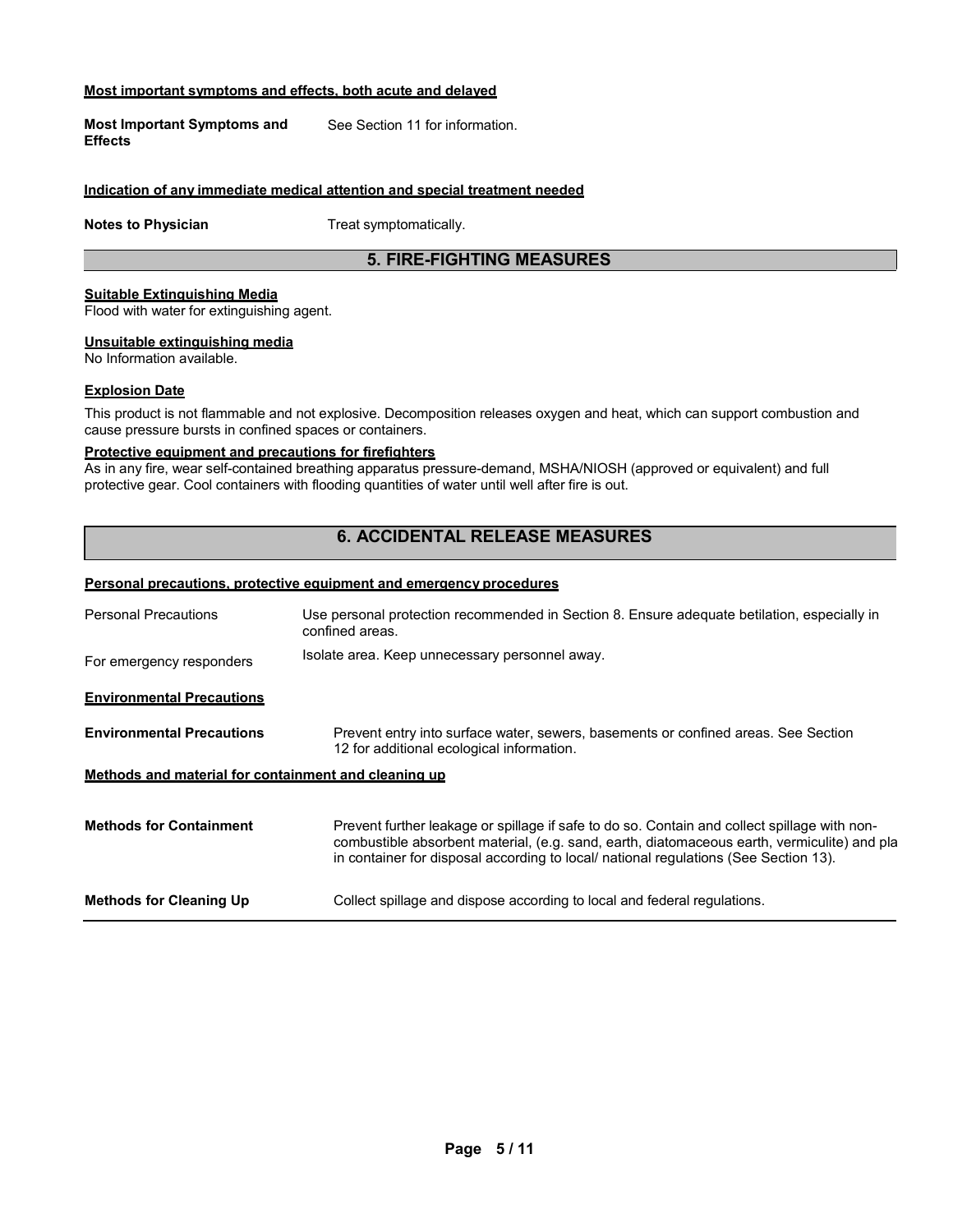# **7. HANDLING AND STORAGE**

#### **Precautions for safe handling**

**Handling** Do not eat, drink or smoke when using this product. Use personal protection recommended in Section 8. Avoid contact with skin, eyes or clothing. Use only in well-ventilated areas. Avoid breathing vapors or mists. Wash thoroughly after handling. Handle in accordance with good industrial hygiene and safety practice.

#### **Conditions for safe storage, including any incompatibilities**

**Storage** Store in an original, tightly closed container is a secure area out of reach of children and domestic animals and away from sources of heat.

# **8. EXPOSURE CONTROLS/PERSONAL PROTECTION**

#### **Control parameters**

#### **Exposure Guidelines**

| <b>Chemical Name</b>                                 | <b>ACHIH TLV</b>      | <b>OSHA PEL</b>                 |
|------------------------------------------------------|-----------------------|---------------------------------|
| Sodium Carbonate Peroxyhydrate 15630-<br>89-4        | Inhalable 10 mg/m $3$ | Total dust: $15 \text{ mg/m}^3$ |
| Sodium Dichloroisocyanurate, Dihydrate<br>51580-86-0 | Not Determined        | Not Determined                  |

*ACGIH TLV: American Conference of Governmental Industrial Hygienists - Threshold Limit Value. OSHA PEL: Occupational Safety and Health Administration - Permissible Exposure Limits. NIOSH IDLH: Immediately Dangerous to Life or Health.*

#### **Appropriate engineering controls**

| <b>Engineering Measures</b> | Showers             |
|-----------------------------|---------------------|
|                             | Eyewash stations    |
|                             | Ventilation systems |

**Individual protection measures, such as personal protective equipment**

| <b>Eve/Face Protection</b>      | Wear chemical safety glasses to avoid eye contact.                                                                                                                                                                                                                                                                                |
|---------------------------------|-----------------------------------------------------------------------------------------------------------------------------------------------------------------------------------------------------------------------------------------------------------------------------------------------------------------------------------|
| <b>Skin and Body Protection</b> | No required.                                                                                                                                                                                                                                                                                                                      |
| <b>Respiratory Protection</b>   | If exposure limits are exceeded or irritation is experienced, NIOSH/MSHA approved<br>respiratory protection should be worn. Positive, pressure supplied air respirators may be<br>required for high airborne contaminant concentrations. Respiratory protection must be<br>provided in accordance with current local regulations. |
| <b>Hygiene Measures</b>         | Wash face, hands and any exposed skin thoroughly after handling. Wash contaminated<br>clothing and shoes before reuse. Do not Eat, Drink or Smoke when using this product.                                                                                                                                                        |

# **9. PHYSICAL AND CHEMICAL PROPERTIES**

#### **Physical and Chemical Properties**

| <b>Physical State</b> | Powder |                       |      |
|-----------------------|--------|-----------------------|------|
| Appearance            | Powder | Odor                  | Mild |
| Color                 | White  | <b>Odor Threshold</b> | No i |

**Color Threshold** Monitor available **Odor Threshold** No information available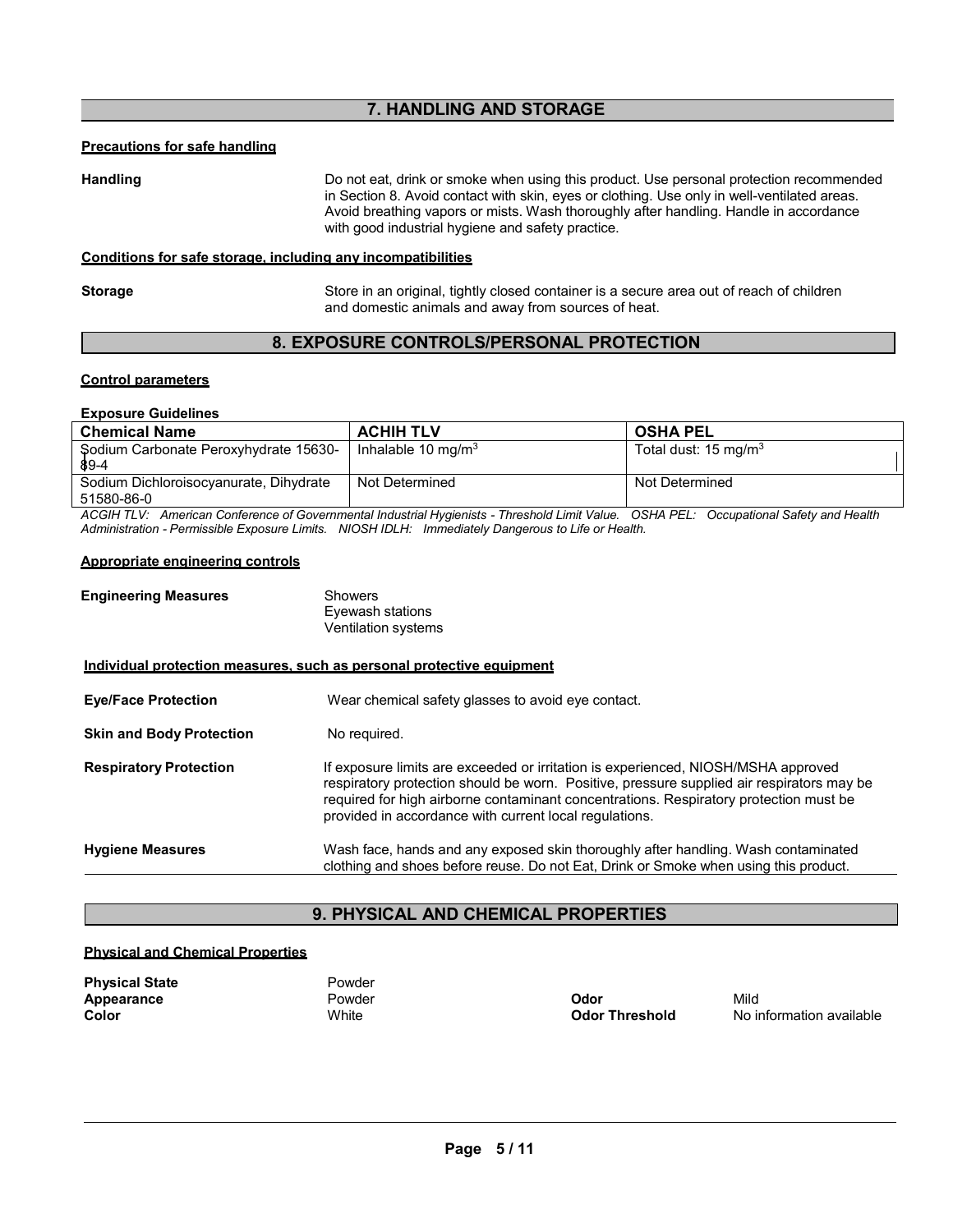| <b>Property</b>                   | <b>Values</b>     | <b>Remarks/ Method</b> |
|-----------------------------------|-------------------|------------------------|
| рH                                | 10                | 1% Solution            |
| Melting/freezing point            | No data available | None known             |
| Boiling point / boiling range     | No data available | None known             |
| <b>Flash Point</b>                | Not Applicable    | None known             |
| <b>Evaporation rate</b>           | No data available | None known             |
| Flammability (solid, gas)         | No data available | None known             |
| <b>Flammability Limits in Air</b> |                   |                        |
| <b>Upper flammability limit</b>   | No data available | None known             |
| Lower flammability limit          | No data available | None known             |
| Vapor pressure                    | No data available | None known             |
| <b>Vapor density</b>              | No data available | None known             |
| <b>Specific Gravity</b>           | 1.01              | None known             |
| <b>Water Solubility</b>           | No data available | None known             |
| <b>Partition coefficient</b>      | No data available | None known             |
| <b>Autoignition temperature</b>   | No data available | None known             |
| <b>Decomposition temperature</b>  | No data available | None known             |
| <b>Kinematic viscosity</b>        | No data available | None known             |
| <b>Dynamic viscosity</b>          | No data available | None known             |
| <b>Explosive properties</b>       | No data available | None Known             |
| <b>Oxidizing properties</b>       | No data available | None Known             |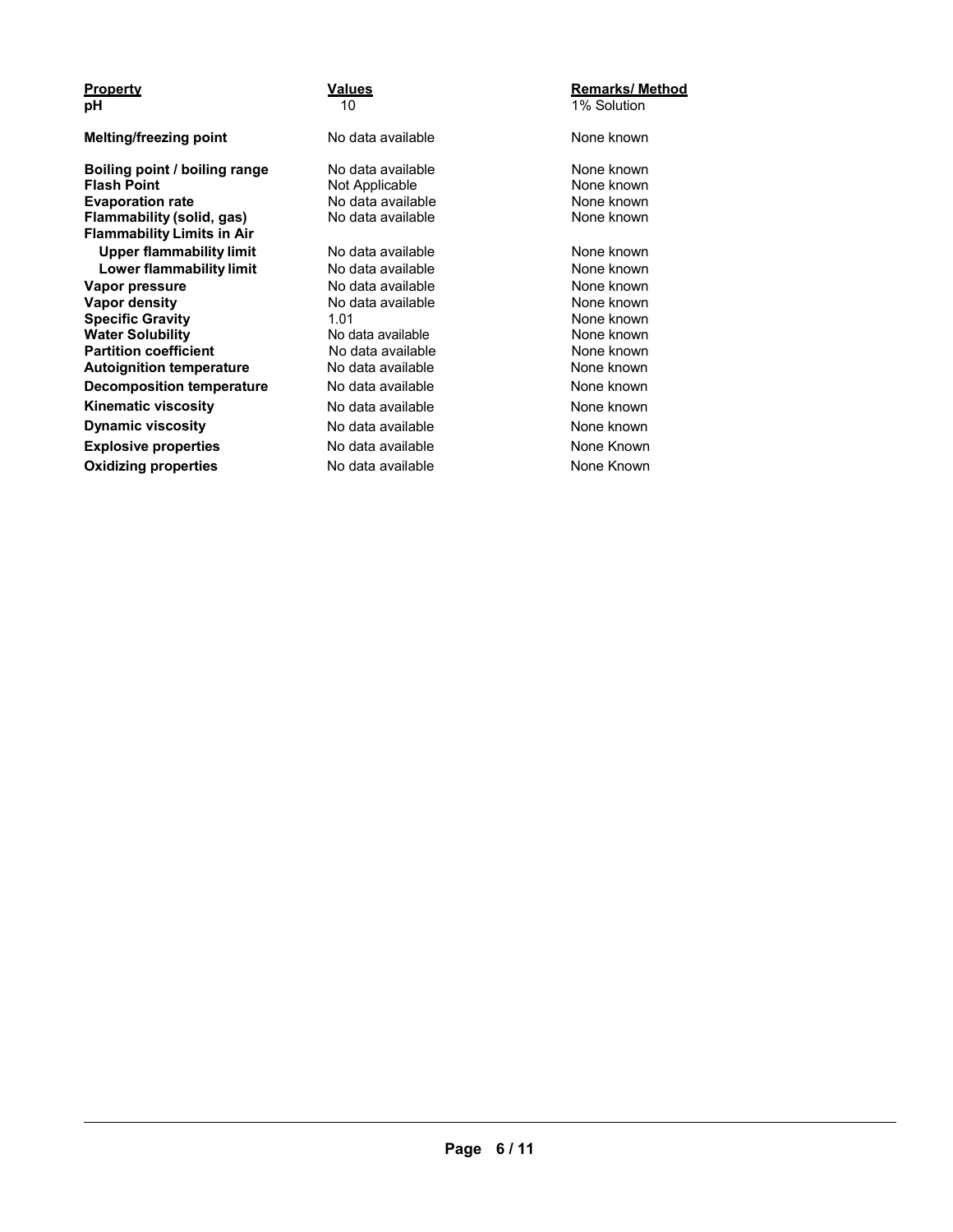# **10. STABILITY AND REACTIVITY**

#### **Reactivity**

Product will react with incompatible materials to generate oxygen and heat.

#### **Chemical stability**

Stable under ordinary conditions of use and storage.

#### **Possibility of Hazardous Reactions**

Product can generate heat if exposed to incompatibilities. Generates oxygen gas, can burst pressure vessels and will make fires burn hotter.

#### **Conditions to avoid**

Contact with incompatible materials. Do not dispose of this product with residential waste.

#### **Incompatible materials**

Keep away from heat. Keep away form sources ignition. Keep away from combustible material.

#### **Hazardous Decomposition Products**

None known.

#### **Safety Issues that may arise should product change in physical appearance.**

Dispose of product immediately per Section 13 should it become discolored.

# **11. TOXICOLOGICAL INFORMATION**

#### **Information on likely routes of exposure**

#### **Product Information**

| <b>Inhalation</b>   | Inhalation of vapors in high concentration may cause irritation of respiratory system. |
|---------------------|----------------------------------------------------------------------------------------|
| <b>Eye Contact</b>  | Irritating to eyes.                                                                    |
| <b>Skin Contact</b> | Prolonged contact may cause irritation.                                                |
| Ingestion           | May be harmful if swallowed.                                                           |

#### **Information on toxicological effects**

**Symptoms Dust can cause lung and eye irritation and drying of the skin.** 

#### **Delayed and immediate effects as well as chronic effects form short and long-term exposure**

Drying effects of dust on skin can be cumulative.

#### **Numerical measures of toxicity – Product Information**

#### **Unknown Acute Toxicity** No Information Available

**Carcinogenicity:** Not classified by IARC, OSHA, or EPA. Not included in NTP 12 the report on carninogens.

# **12. ECOLOGICAL INFORMATION**

#### **Ecotoxicity**

This product may be toxic to aquatic life in high concentrations.

#### **Persistence and Degradability**

Majority of product quickly degrades to naturally occurring molecules. No detectable environmental persistence expected from regular use.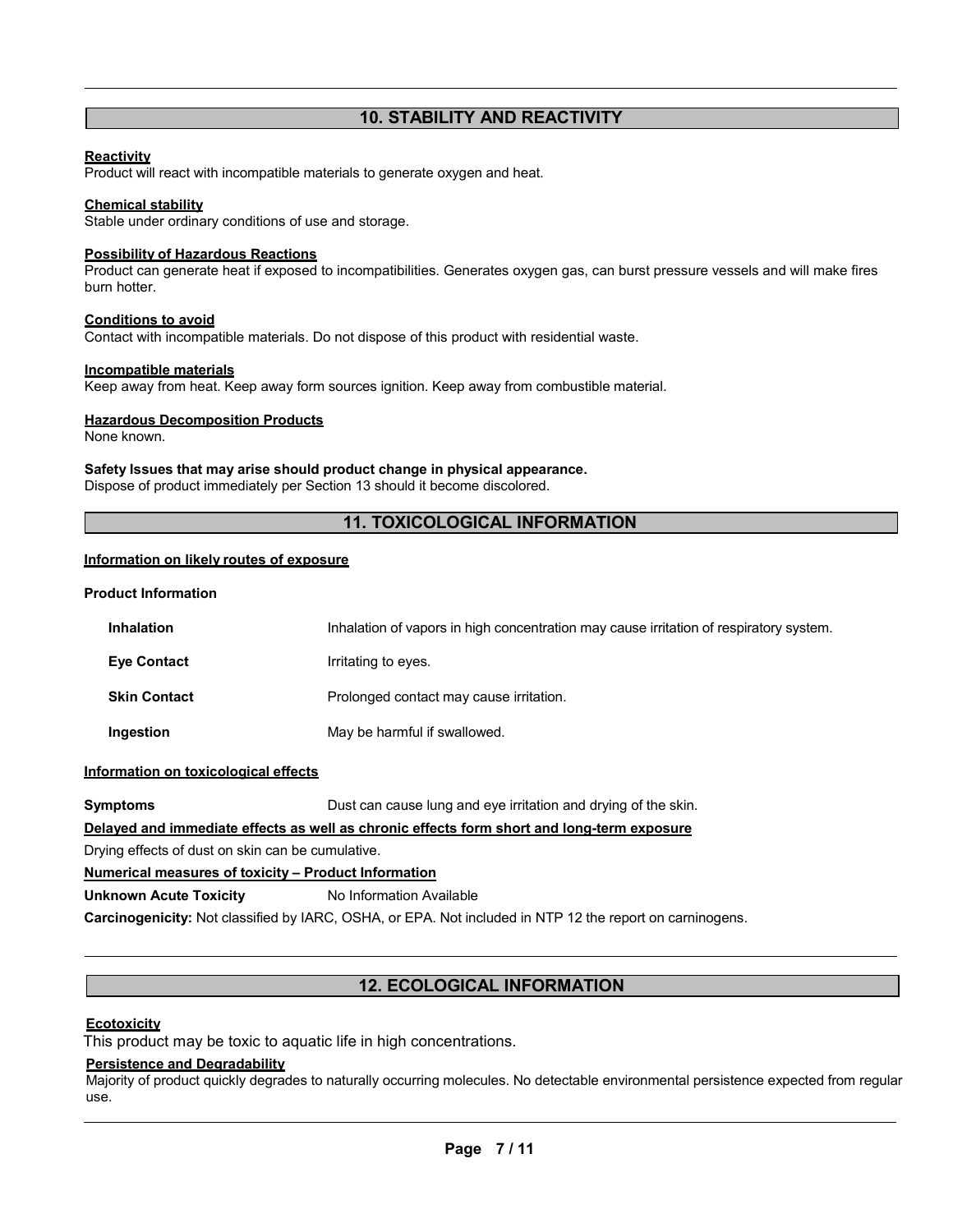#### **Bioaccumulation**

Will not bioaccumulate under normal use.

#### **Mobility in Soil**

No information available.

#### **Other adverse effects**

No information available.

# **13. DISPOSAL CONSIDERATIONS**

#### **Disposal methods**

Dispose of in accordance with all applicable federal, state, and local regulations.

#### **Contaminated Packaging**

Dispose of in accordance with all applicable federal, state, and local regulations.

# **14. TRANSPORT INFORMATION**

# **DOT**

UN/ID/NA number: UN 1479 Proper shipping name: Oxidizing Solid, N.O.S. (Sodium Percarbonate) Class : 5.1

 Packing group : III **IATA**

UN/ID/NA number: UN 1479 Proper shipping name: Oxidizing Solid, N.O.S. (Sodium Percarbonate)  $Class: 5.1$ 

#### **Chemical Inventories**

**TSCA** All components of this product are either on the TSCA 8(b) Inventory or otherwise exempt from listing. **DSL/NDSL All components are on the DSL or NDSL.** 

**TSCA** - United States Toxic Substances Control Act Section 8(b) Inventory **DSL/NDSL** - Canadian Domestic Substances List/Non-Domestic Substances List

### 15. REGULATORY **INFORMATION**

### **U.S. Federal Regulations**

| If this product becomes a<br>waste, it does not meet the<br>criteria of a hazardous | <b>US State Regulations</b>                                                                     |
|-------------------------------------------------------------------------------------|-------------------------------------------------------------------------------------------------|
| waste as defined under 40<br>CFR 261, in that if if does<br>not exhibit the         | <b>California Proposition 65</b><br>This product does not contain any Proposition 65 chemicals. |
| characteristics of                                                                  | U.S. State Right-to-Know Regulations                                                            |
| hazardous wasted of                                                                 | <b>U.S. EPA Label Information</b>                                                               |
|                                                                                     | <b>EPA Pesticide Registration Number</b><br>Not Applicable                                      |